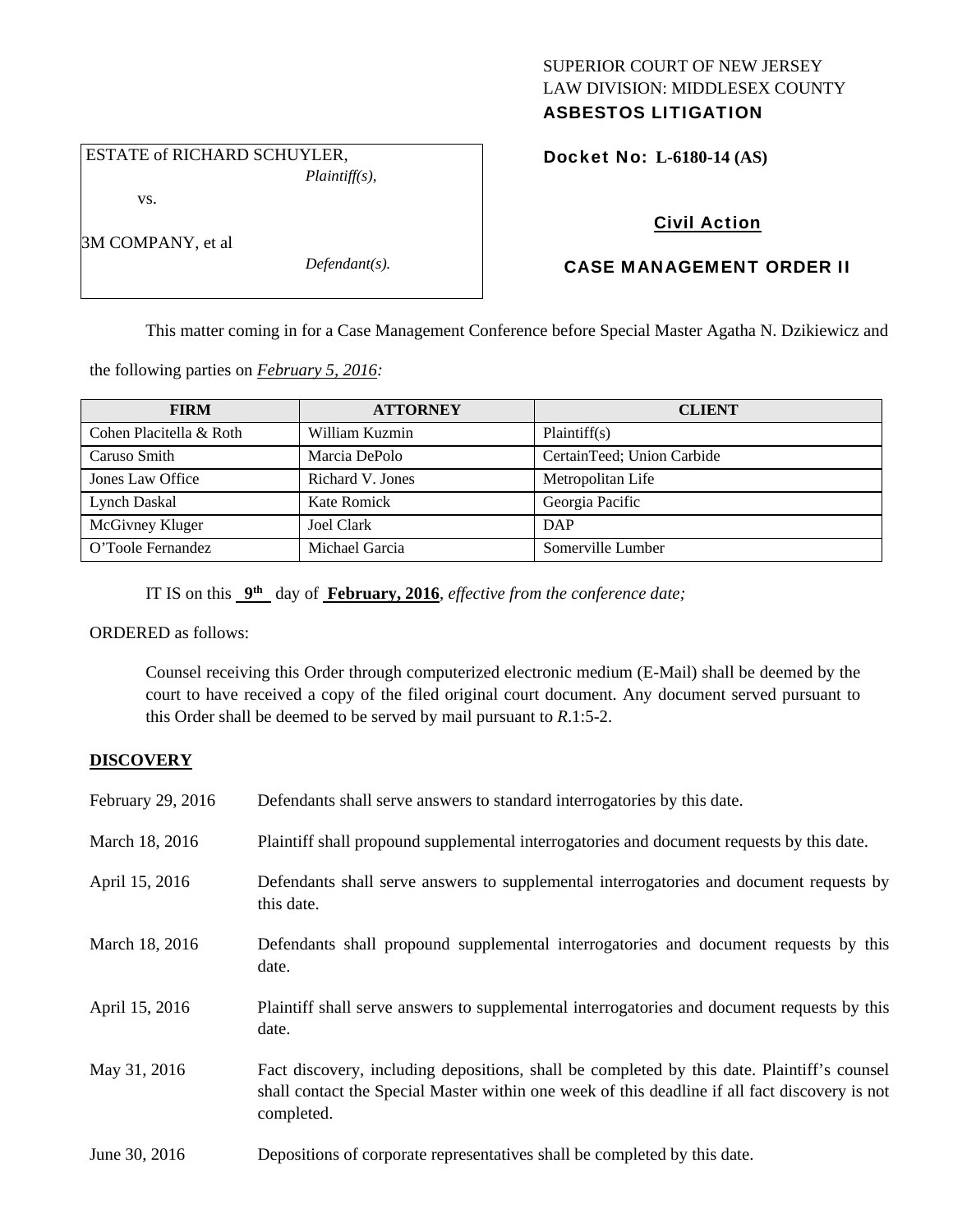## **EARLY SETTLEMENT**

June 10, 2016 Settlement demands shall be served on all counsel and the Special Master by this date.

## **SUMMARY JUDGMENT MOTION PRACTICE**

| July 22, 2016     | Plaintiff's counsel shall advise, in writing, of intent not to oppose motions by this date. |
|-------------------|---------------------------------------------------------------------------------------------|
| August 5, 2016    | Summary judgment motions shall be filed no later than this date.                            |
| September 2, 2016 | Last return date for summary judgment motions.                                              |

## **MEDICAL DEFENSE**

- April 29, 2016 Plaintiff shall serve medical expert reports by this date.
- October 7, 2016 Defendants shall identify its medical experts and serve medical reports, if any, by this date. **In addition, defendants shall notify plaintiff's counsel (as well as all counsel of record) of a joinder in an expert medical defense by this date.**

## **LIABILITY EXPERT REPORTS**

- July 29, 2016 Plaintiff shall identify its liability experts and serve liability expert reports or a certified expert statement by this date or waive any opportunity to rely on liability expert testimony.
- October 7, 2016 Defendants shall identify its liability experts and serve liability expert reports, if any, by this date or waive any opportunity to rely on liability expert testimony.

## **ECONOMIST EXPERT REPORTS**

- July 29, 2016 Plaintiff shall identify its expert economists and serve expert economist report(s), if any, by this date or waive any opportunity to rely on economic expert testimony.
- October 7, 2016 Defendants shall identify its expert economists and serve expert economist report(s), if any, by this date or waive any opportunity to rely on economic expert testimony.

## **EXPERT DEPOSITIONS**

November 18, 2016 Expert depositions shall be completed by this date. To the extent that plaintiff and defendant generic experts have been deposed before, the parties seeking that deposition in this case must file an application before the Special Master and demonstrate the necessity for that deposition. To the extent possible, documents requested in a deposition notice directed to an expert shall be produced three days in advance of the expert deposition. The expert shall not be required to produce documents that are readily accessible in the public domain.

## **PRE-TRIAL AND TRIAL**

July 14, 2016 @ 10:00am Settlement conference. All defense counsel shall appear with authority to negotiate settlement and have a representative authorized to negotiate settlement available by phone. Any request to be excused from the settlement conference

\_\_\_\_\_\_\_\_\_\_\_\_\_\_\_\_\_\_\_\_\_\_\_\_\_\_\_\_\_\_\_\_\_\_\_\_\_\_\_\_\_\_\_\_\_\_\_\_\_\_\_\_\_\_\_\_\_\_\_\_\_\_\_\_\_\_\_\_\_\_\_\_\_\_\_\_\_\_\_\_\_\_\_\_\_\_\_\_\_\_\_\_\_\_\_\_\_\_\_\_\_\_\_\_\_\_\_\_\_\_